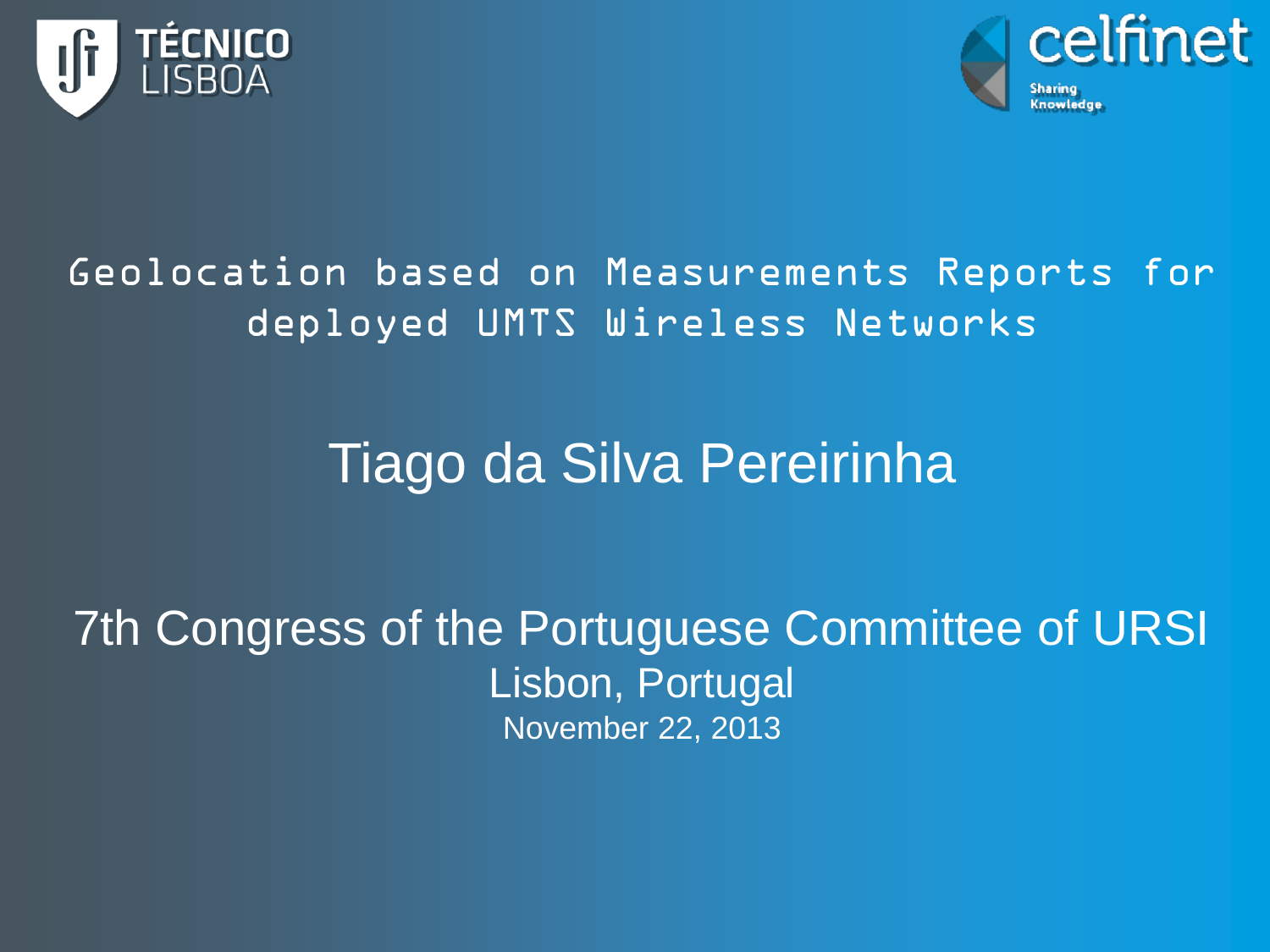



### **Outline**

- Motivation
- Objectives and State of the art
- Algorithm structure
	- Input loading
	- Initial calculations
	- Positioning cycle
	- Validity criteria
	- Output generation
- Assessment method
- Results
- Conclusion and future work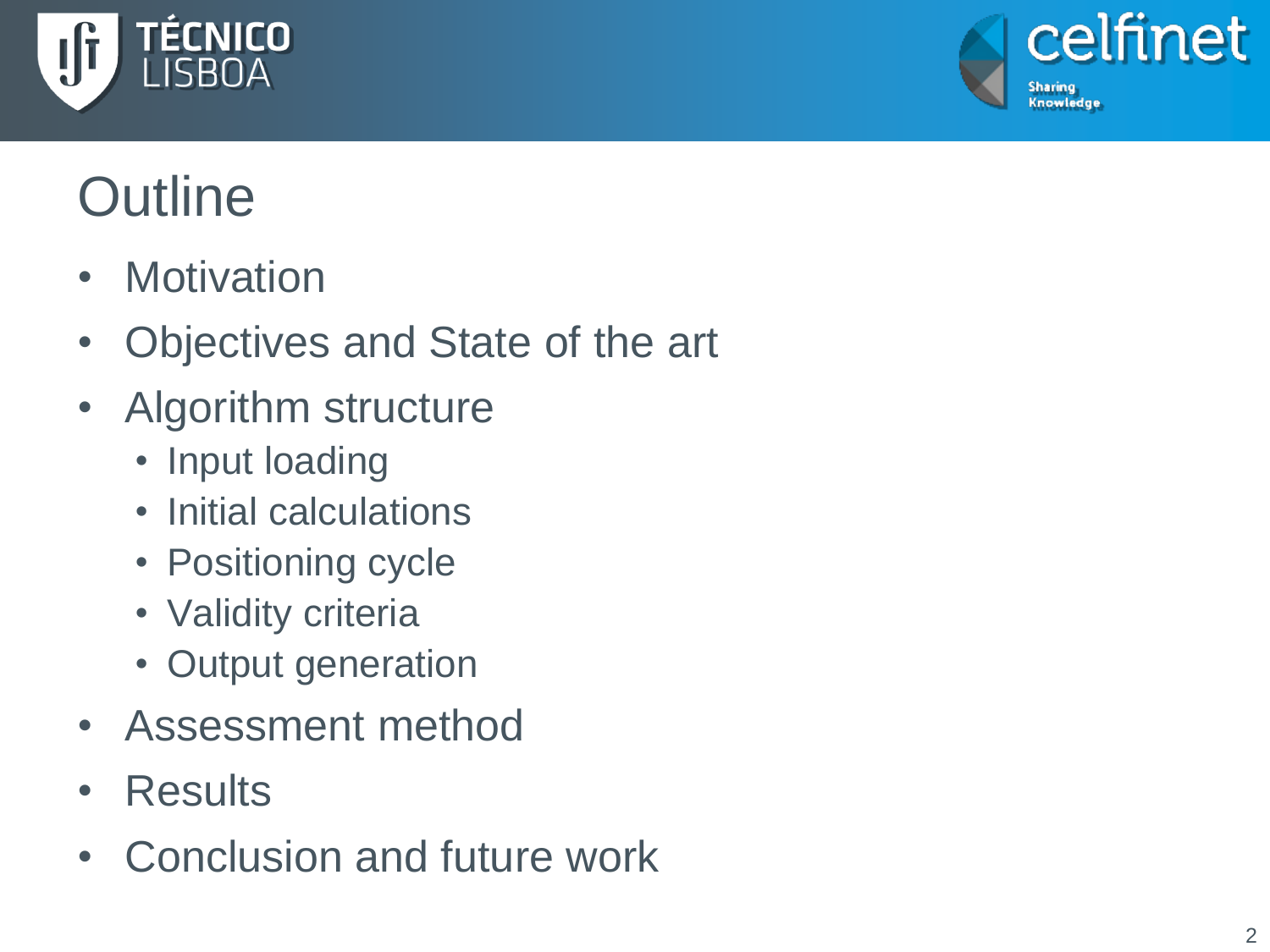



#### **Motivation**

- UE location has been one of the biggest challenges over the last years
- Many solutions available, but entail very high implementation costs
- Measurement Report Messages (MRMs) have been studied as a way of geolocating the UE
- On deployed networks: design and maintenance using drive-tests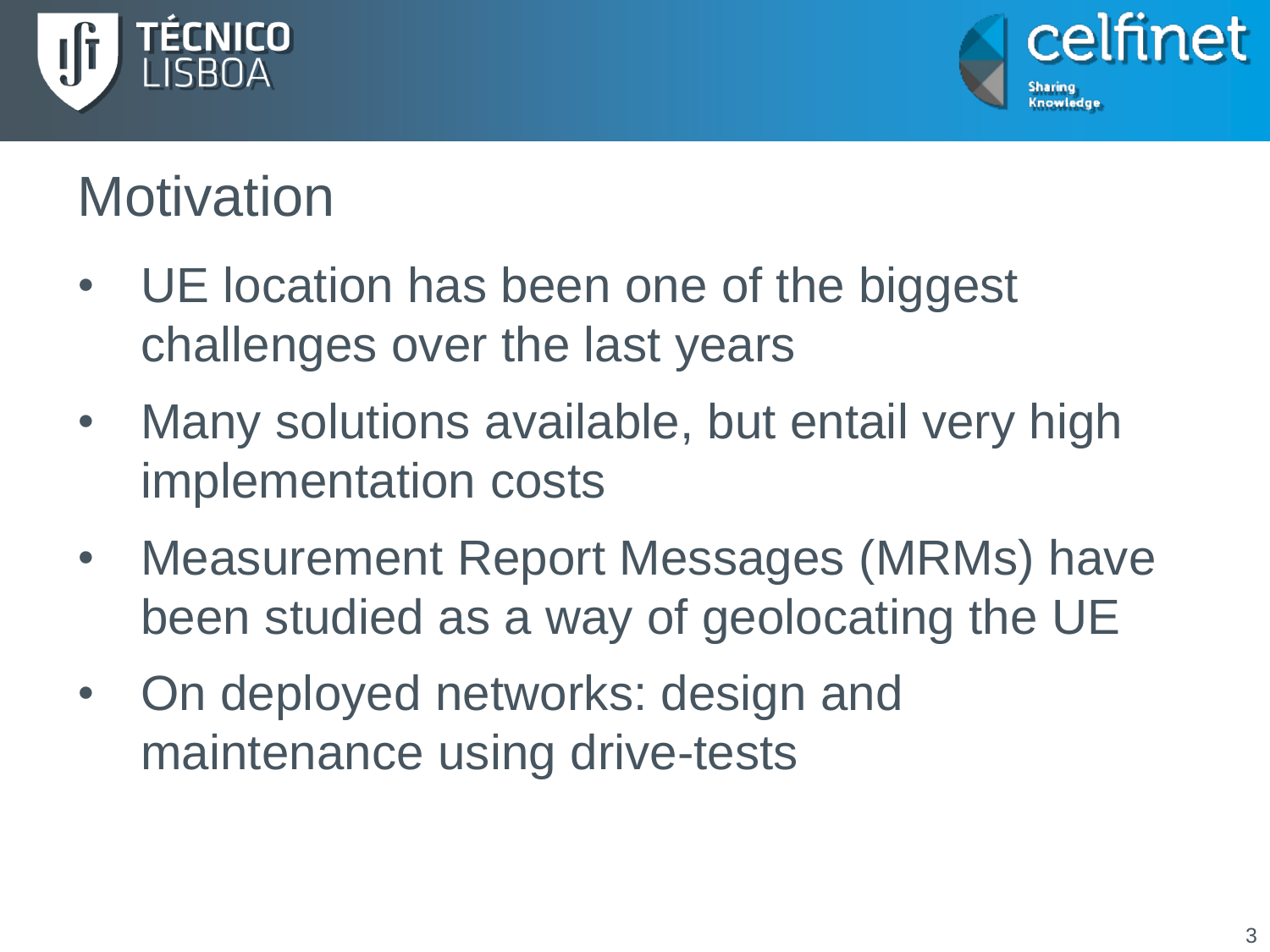



### **Objectives**

- Develop a data-abstract tool to geolocate the UE:
	- On already deployed UMTS networks
	- Using real MRMs collected in Lisbon
	- Based on Observed Time Difference of Arrival (OTDOA)
- Ultimate goal: reduce the number of drive-tests taken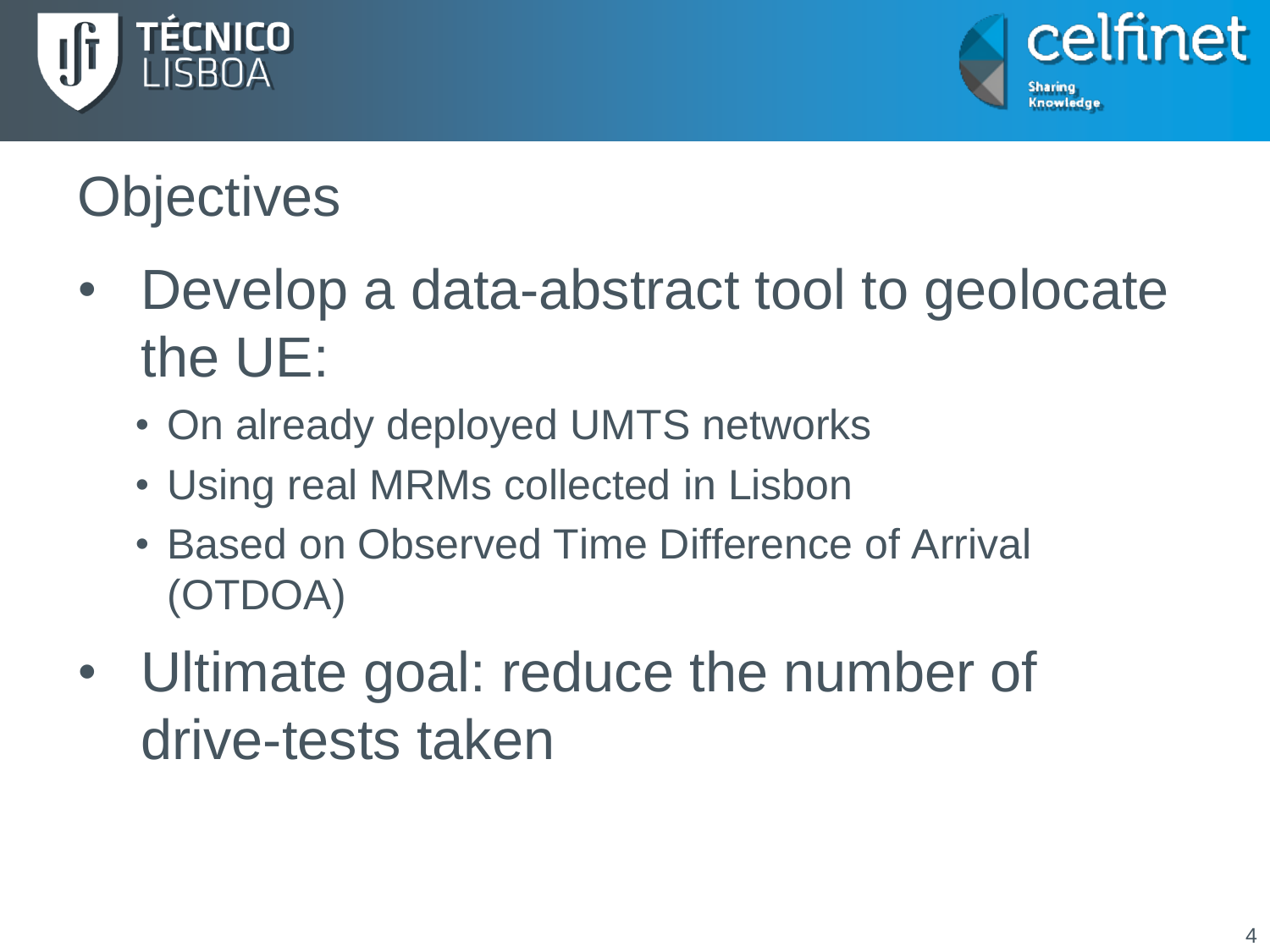



#### State of the art

- Available literature is sparse
- Algorithms are proprietary (Ericsson, Qualcomm, Optimi)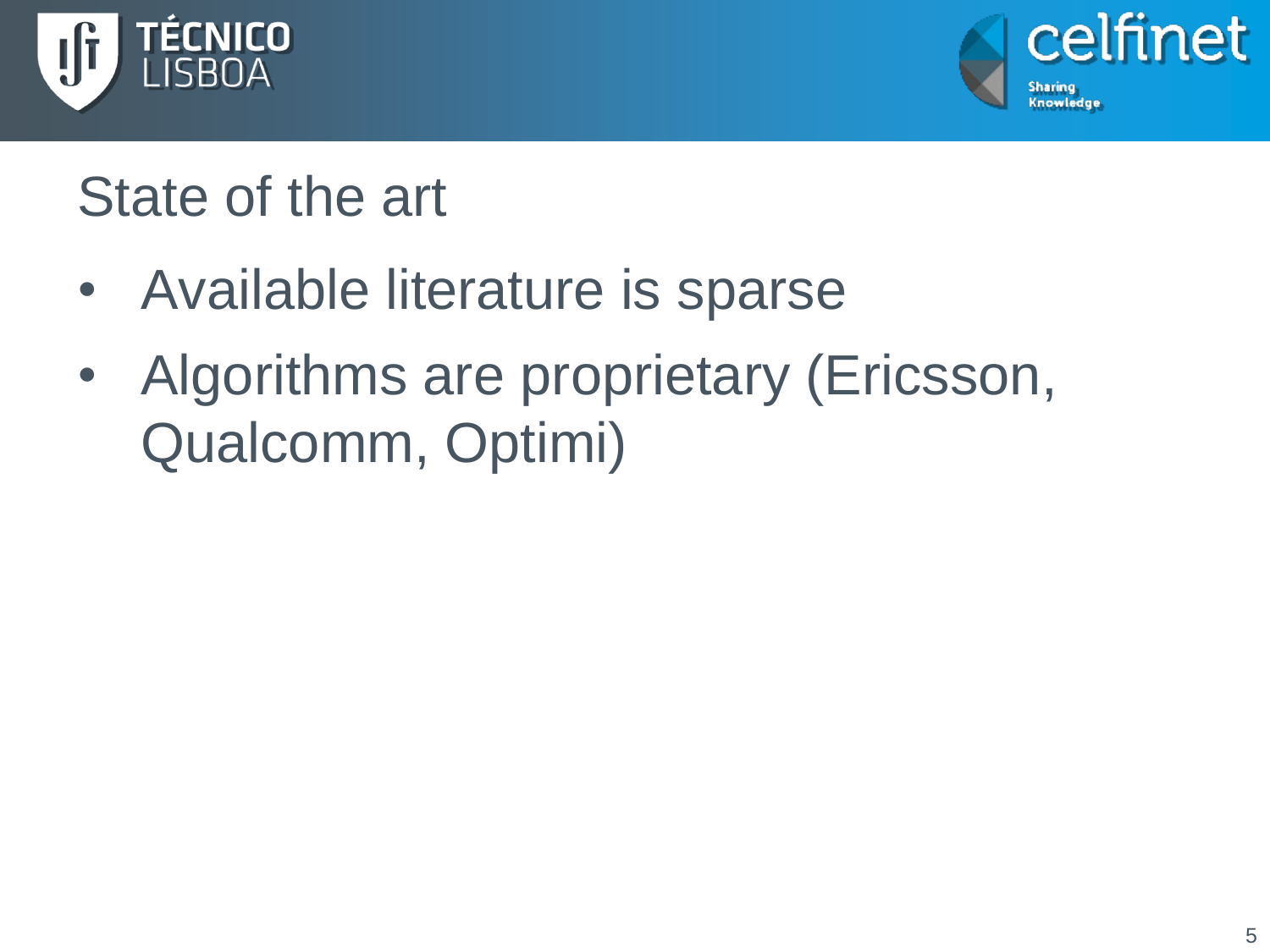



### Algorithm structure – Input (1)

- MRM data:
- Triggered event
- Cell IDs of Active Set
- Primary Scrambling Codes (PSCs) of Active and Monitored sets
- For each of the radio links:
	- Ec/N0 value
	- RSCP measurements
	- Frame offset (OFF) parameter
	- Chip offset (Tm) parameter

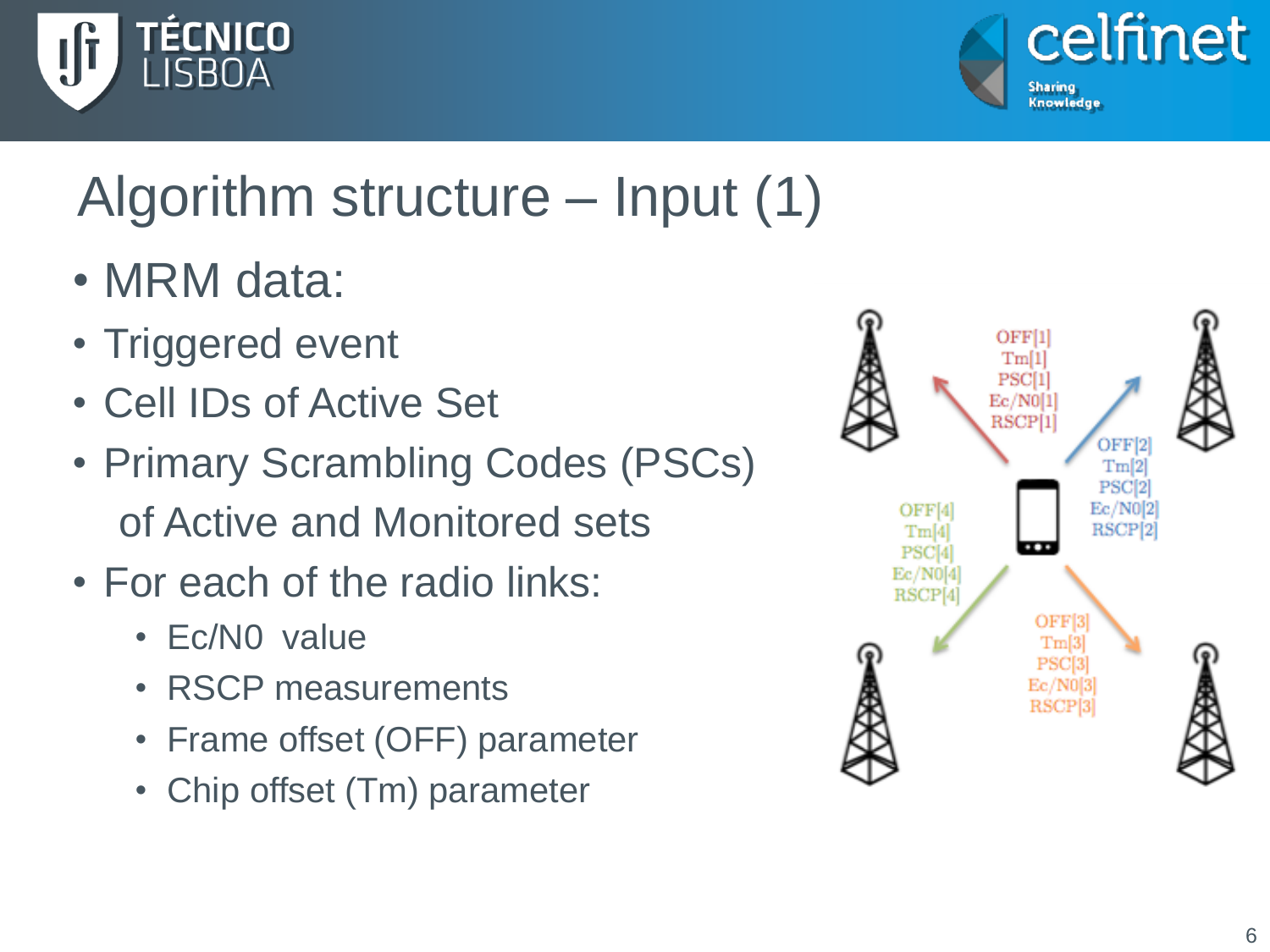



### Algorithm structure – Input (2)

- Node B data:
- Cell names
- Cell IDs
- PSCs
- Primary CPICH power measurements
- Geographic coordinates
- Antenna heights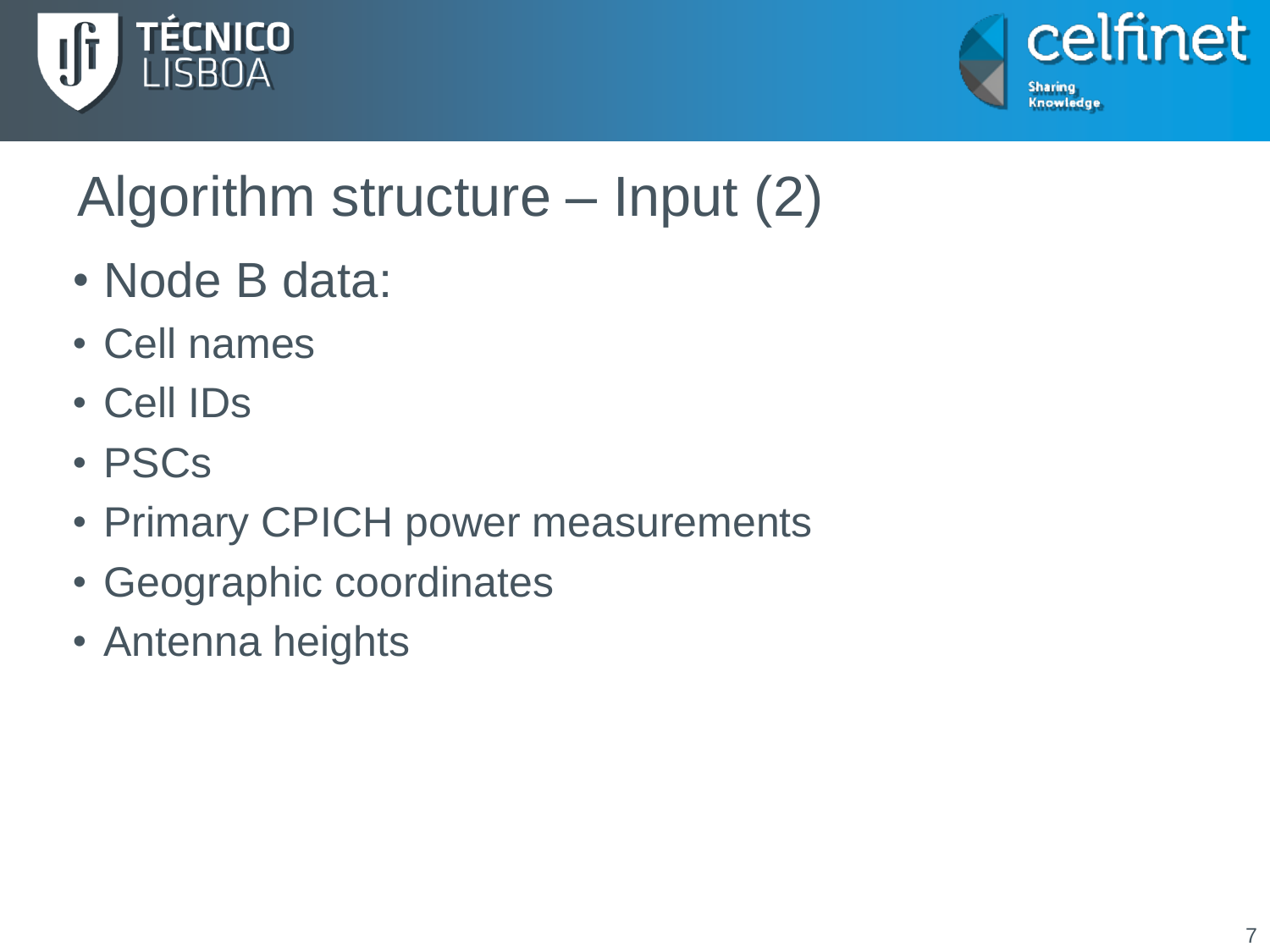



### Algorithm structure – Initial calculations (1)

- Uniquely identifying the cells
	- For MS cells, PSC is not enough for identification
	- Search by proximity
	- Using the strongest Ec/N0 active cell as reference
- Elimination of redundant measurements
	- Measured cells located in the same site generate redundant data
	- Decision criterion: RSCP values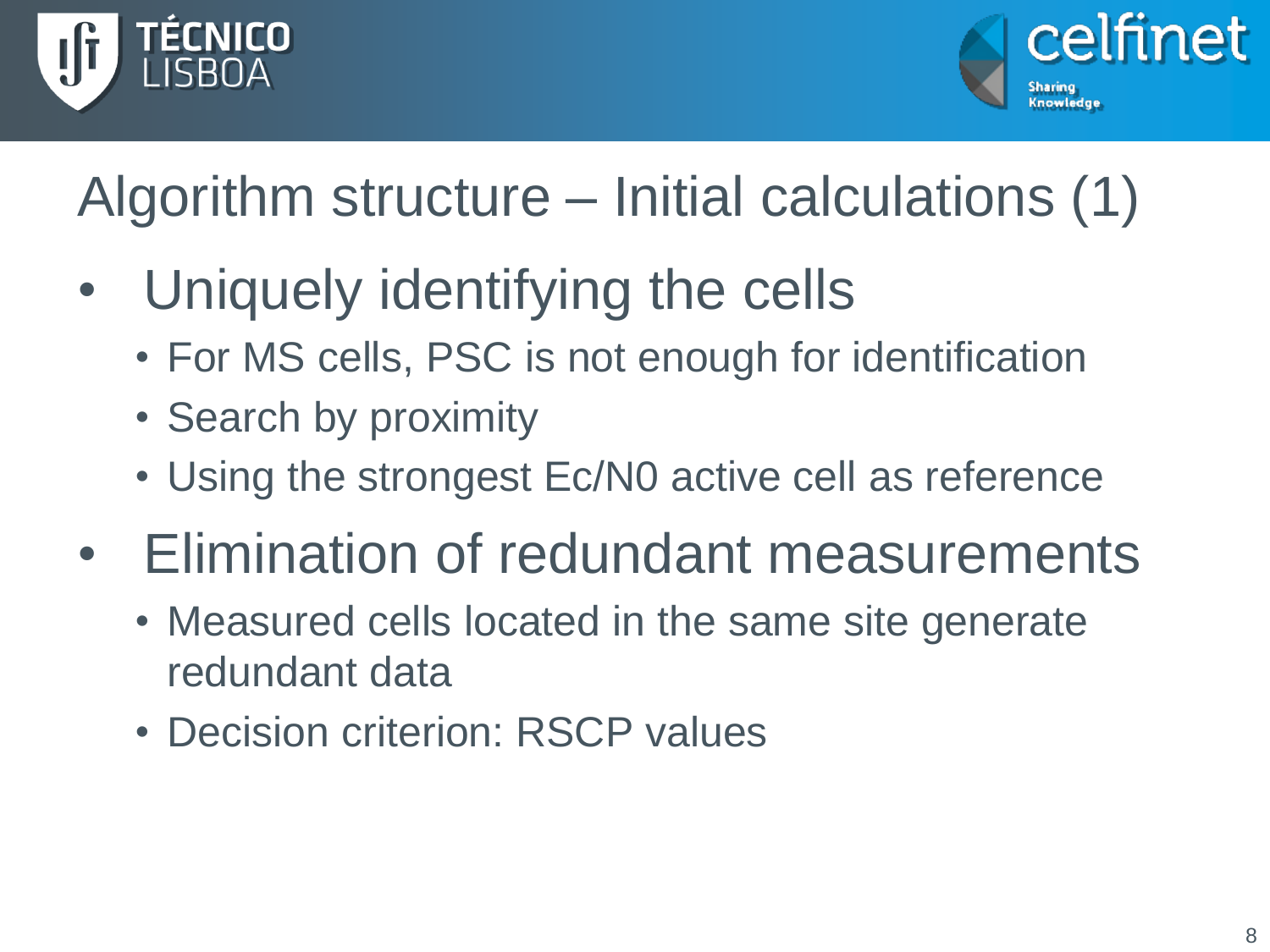



### Algorithm structure – Initial calculations (2)

### 3) First position estimation

- Position algorithm used needs an initial estimation, accuracy is important for convergence
- Method (using the three strongest cells):
- 1. Calculate Pathloss:

$$
PL_{[dB]} = Tx_{[dBm]} - RSCP_{[dBm]}
$$

- 2. Apply the Okumura-Hata model inversely (in order of the distance)
- 3. Geometric trilateration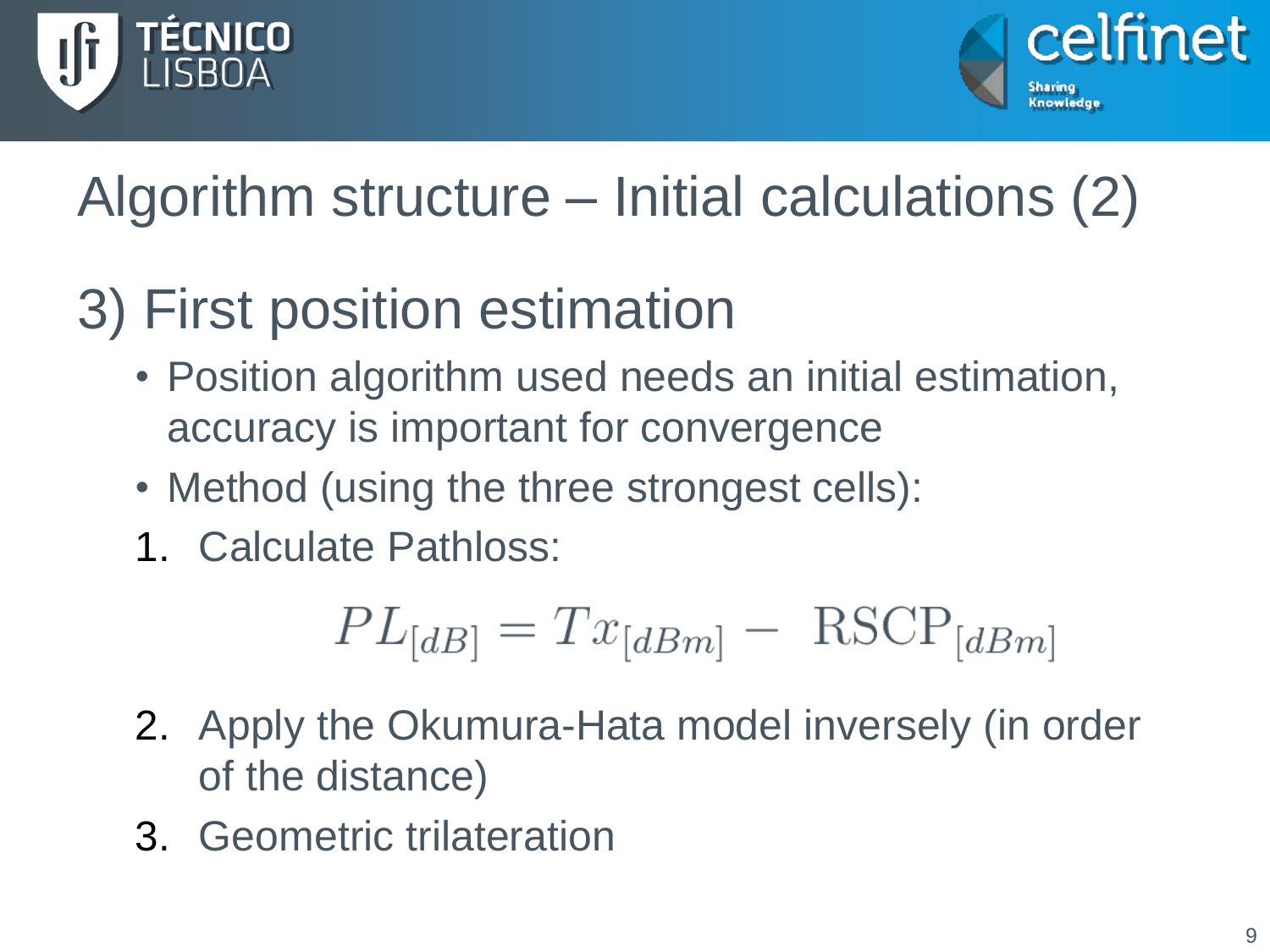



### Algorithm structure – Initial calculations (3)

- 4) Observed Time Difference calculation
	- On the k-th MRM, between UE and a cell i, is calculated using:

$$
OTD_k(i) = 38400 \times OFF(i) + Tm(i)
$$

(calculated for every non-redundant radio link)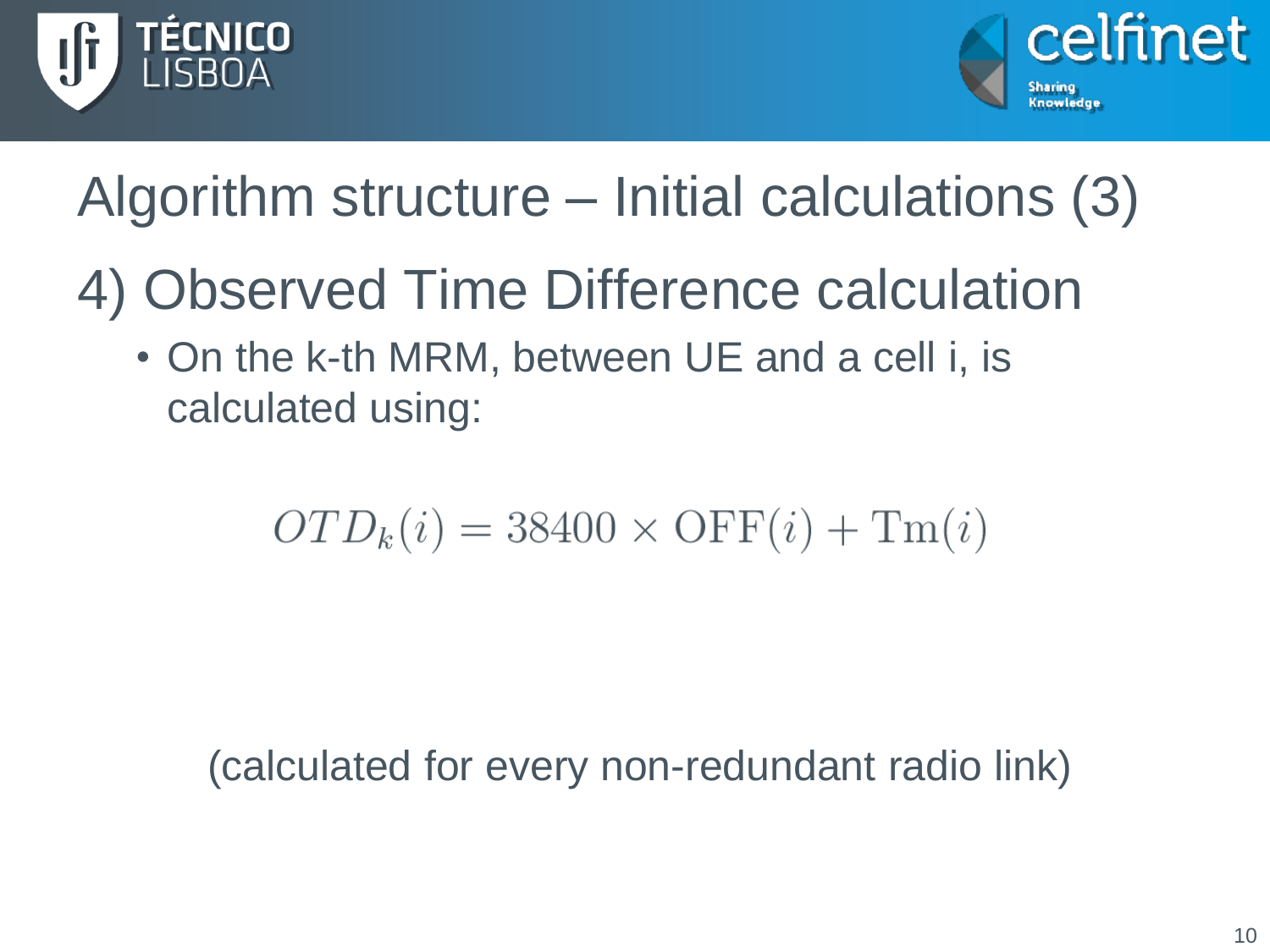



Algorithm structure - Positioning cycle (1)

- Three step cycle that estimates the UE position
- Runs N times or until result stabilization
- Iteration 1 uses Okumura-Hata position estimate, iteration n uses estimate generated by iteration n-1
- The steps are:
	- Estimate propagation delays (τ)
	- Calculate Relative Time Differences (RTDs)
	- Multilaterate using an iterative non-linear Recursive Least Squares algorithm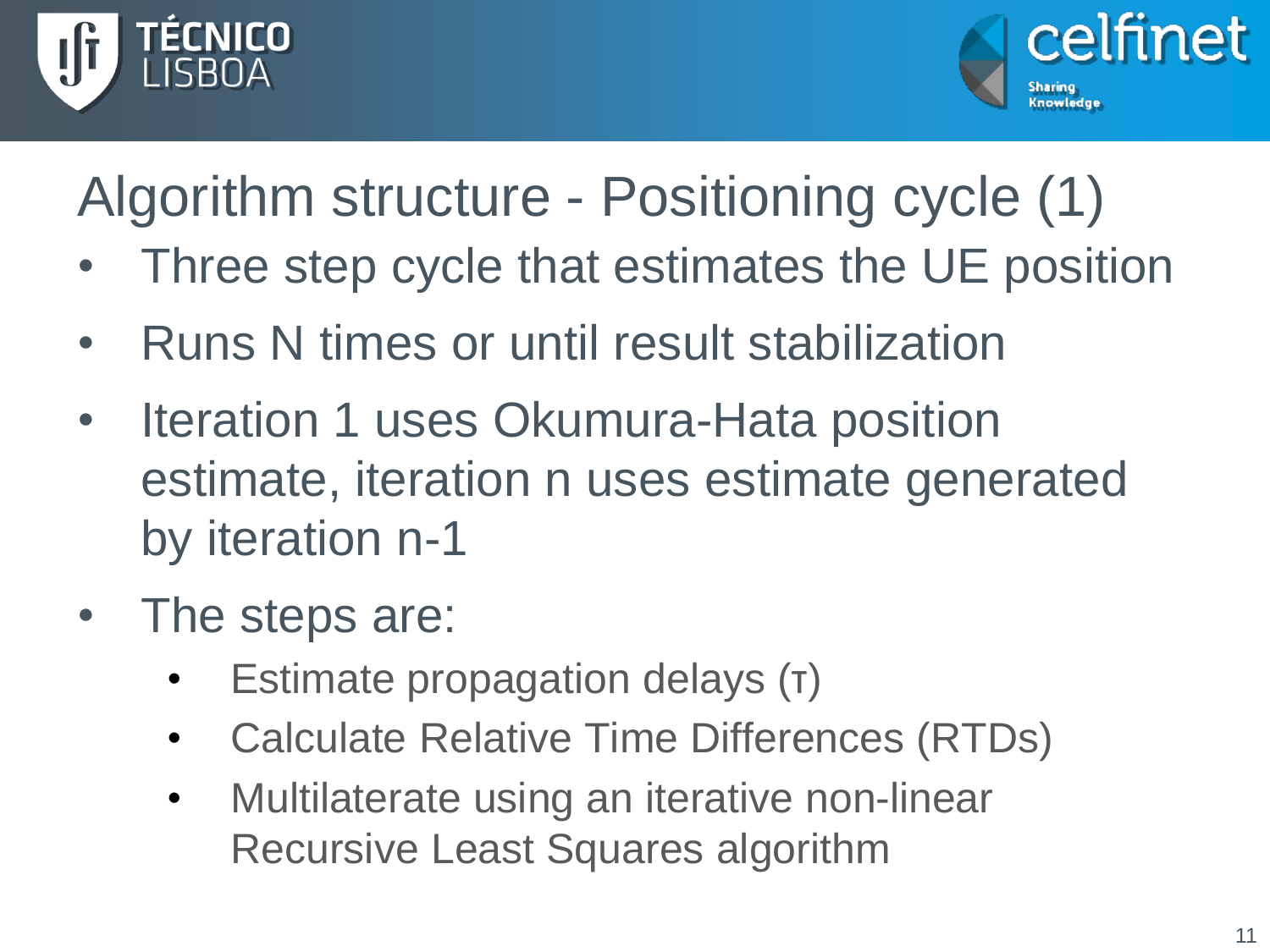



Step 1) Propagation delays In the k-th MRM, the propagation delay τ between the UE and a cell i is given by: Algorithm structure - Positioning cycle (2)

$$
\tau_k(i) = \frac{1}{c} \times \sqrt{(x_{c(i)} - x_{ue})^2 + (y_{c(i)} - y_{ue})^2}
$$

#### (calculated for every non-redundant radio link)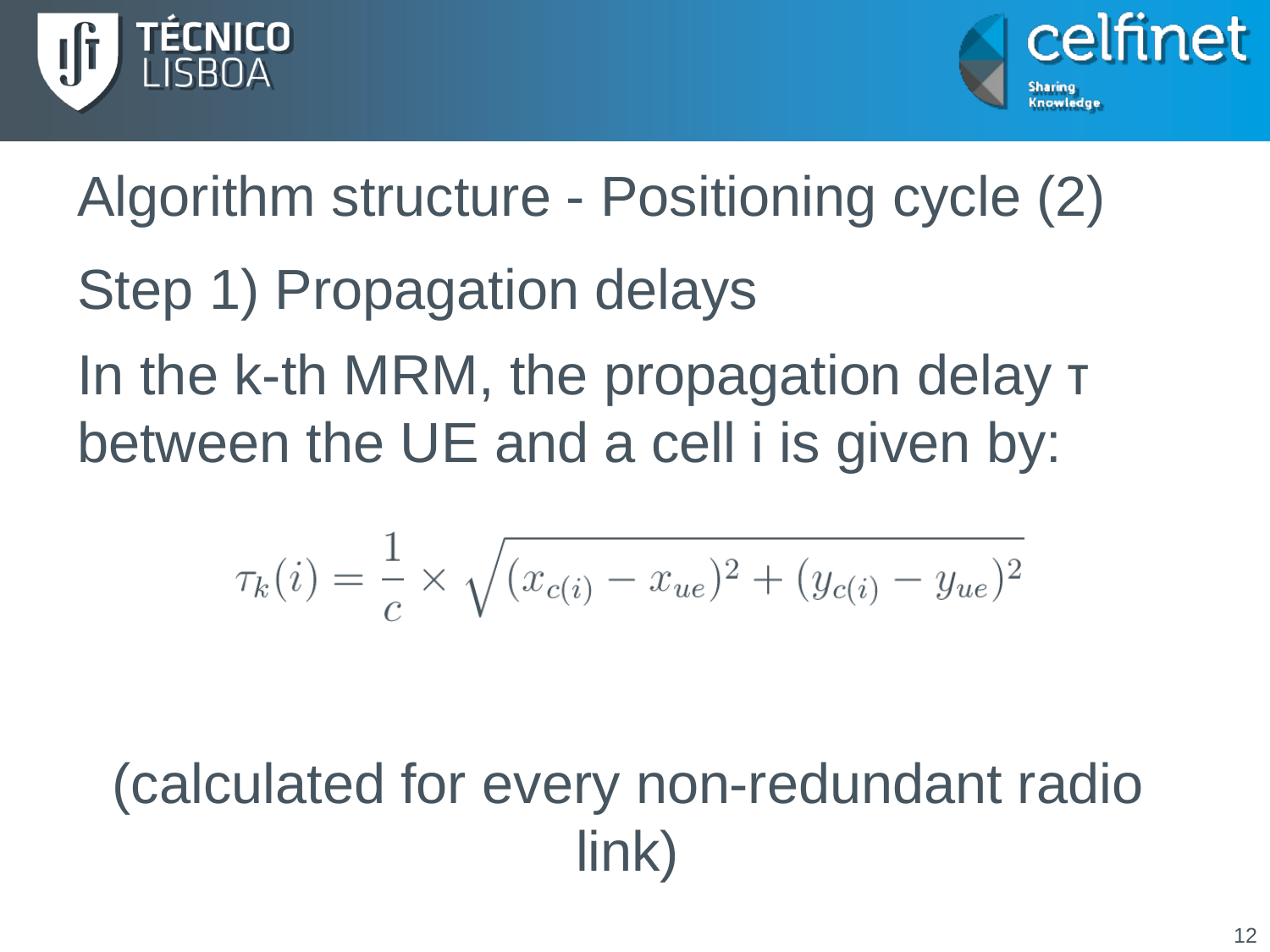



# Step 2) RTD An RTD sample between two cells/sites i Algorithm structure - Positioning cycle (3)

and j can be obtained by:

$$
RTD_k(i,j) = (OTD_k(i,j) - \frac{\tau_k(j,i)}{0.26 \times 10^{-6}}) \text{ mod } (256 \times 38400)
$$

•The calculated sample is saved on a cubic matrix, in position (i,j,end)

•Value used is a outlier-attenuated median of the  $(i,j)$  array of the matrix,  $RTD'(i,j)$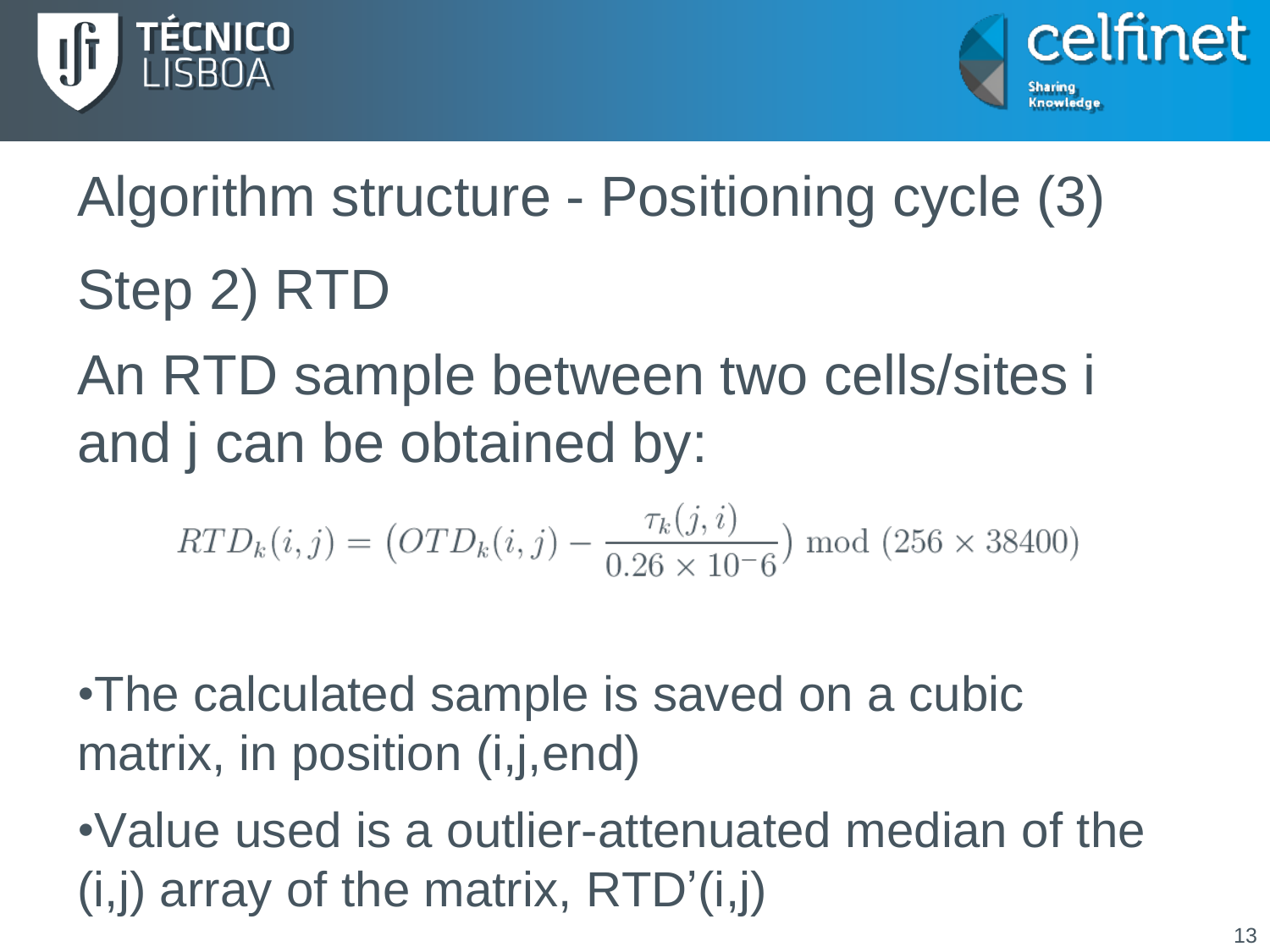



### Algorithm structure - Positioning cycle (4)

Step 3) Iterative non-linear RLS trilateration (1/2) A system of equations is generated:

$$
f_k(x, y) = \begin{bmatrix} f_{k,1,2}(x, y) \\ f_{k,1,3}(x, y) \\ \vdots \\ f_{k,1,n}(x, y) \end{bmatrix}
$$

Each iteration a correction to the value is applied, reducing the sum of squared residuals:

$$
\min_{x,y} ||f(x,y)||_2^2 = \min_{x,y} (f_1(x,y)^2 + f_2(x,y)^2 + \ldots + f_n(x,y)^2)
$$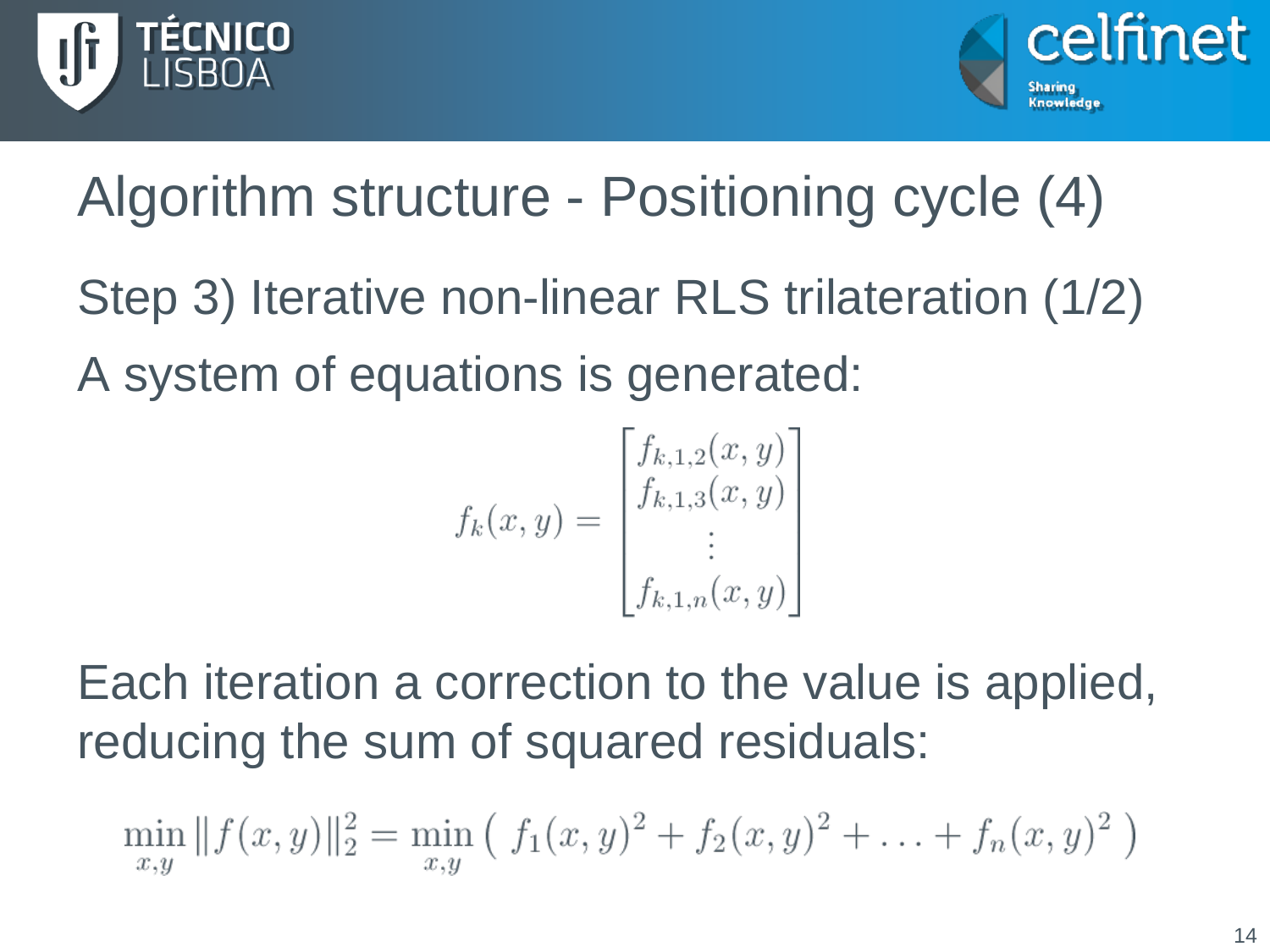



Step 3) Iterative non-linear RLS trilateration (2/2) Each equation uses measurements from an MRM k reporting data from a cell/site pair (i,j): Algorithm structure - Positioning cycle (5)

$$
f_{k,i,j}(x,y) = r_{k,i,j} - d_{k,i,j}(x,y)
$$

where

$$
r_{k,i,j} = c \times 78 \times \left( OTD(i) - OTD(j) - RTD'_{k}(i,j)\right)
$$

and

$$
d_{k,i,j}(x,y) = \sqrt{(x_{c(i)} - x_{ue})^2 + (y_{c(i)} - y_{ue})^2} - \sqrt{(x_{c(j)} - x_{ue})^2 + (y_{c(j)} - y_{ue})^2}
$$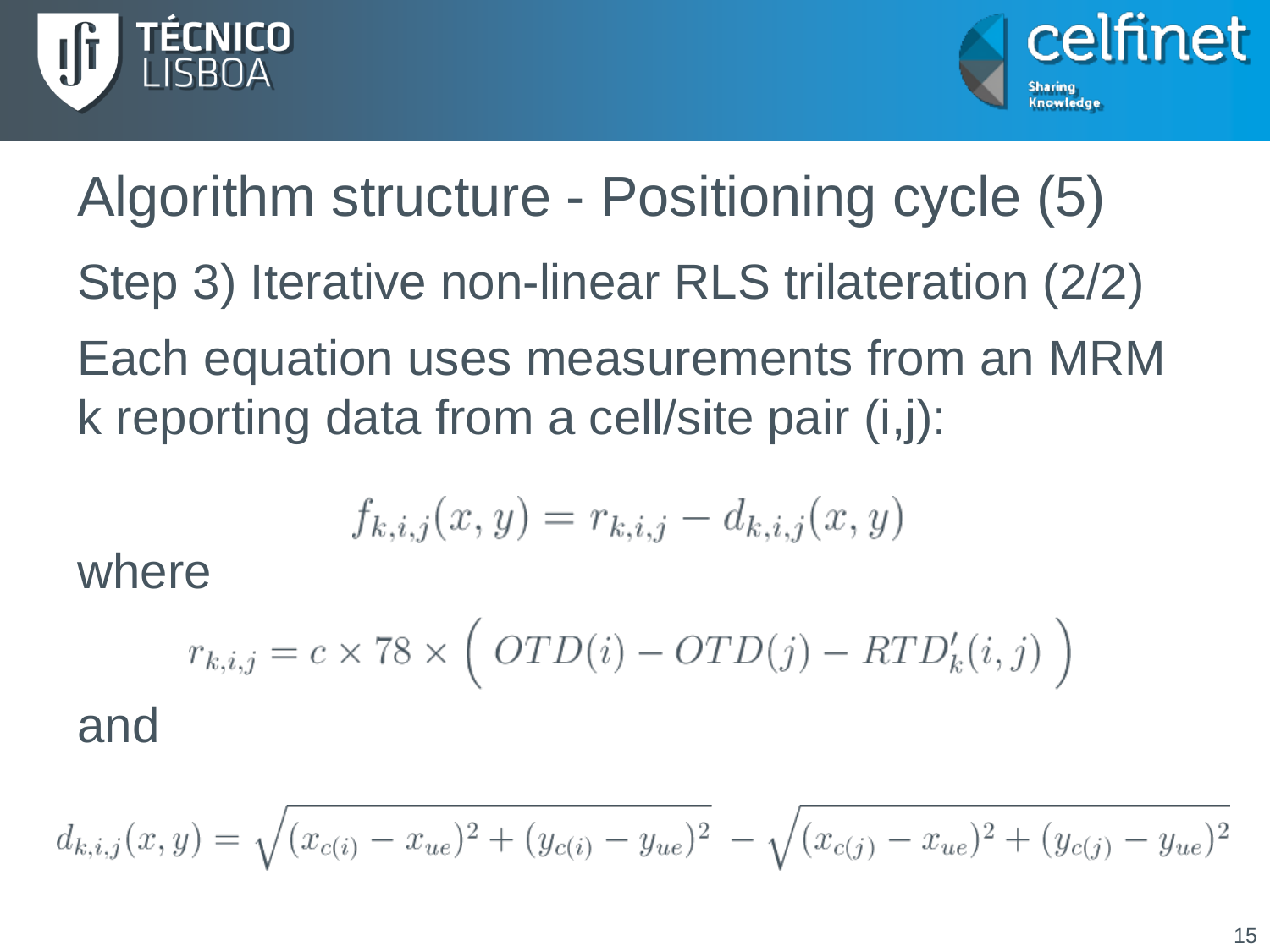



#### Algorithm structure – Validity criteria

Measures to assess the validity of the estimates (per-MRM basis). An estimate is invalid if:

- **Negative RLS cycle exit flag**
- Number of cycle iterations, K, is reached
- One (or more) of the samples is excessively deviant from the outlier-attenuated median. i.e.,<br> $\delta_{RTD} = |RTD_k(i,j) - RTD'_k(i,j)| \geq \Delta_{RTD}$

for a maximum error tolerance value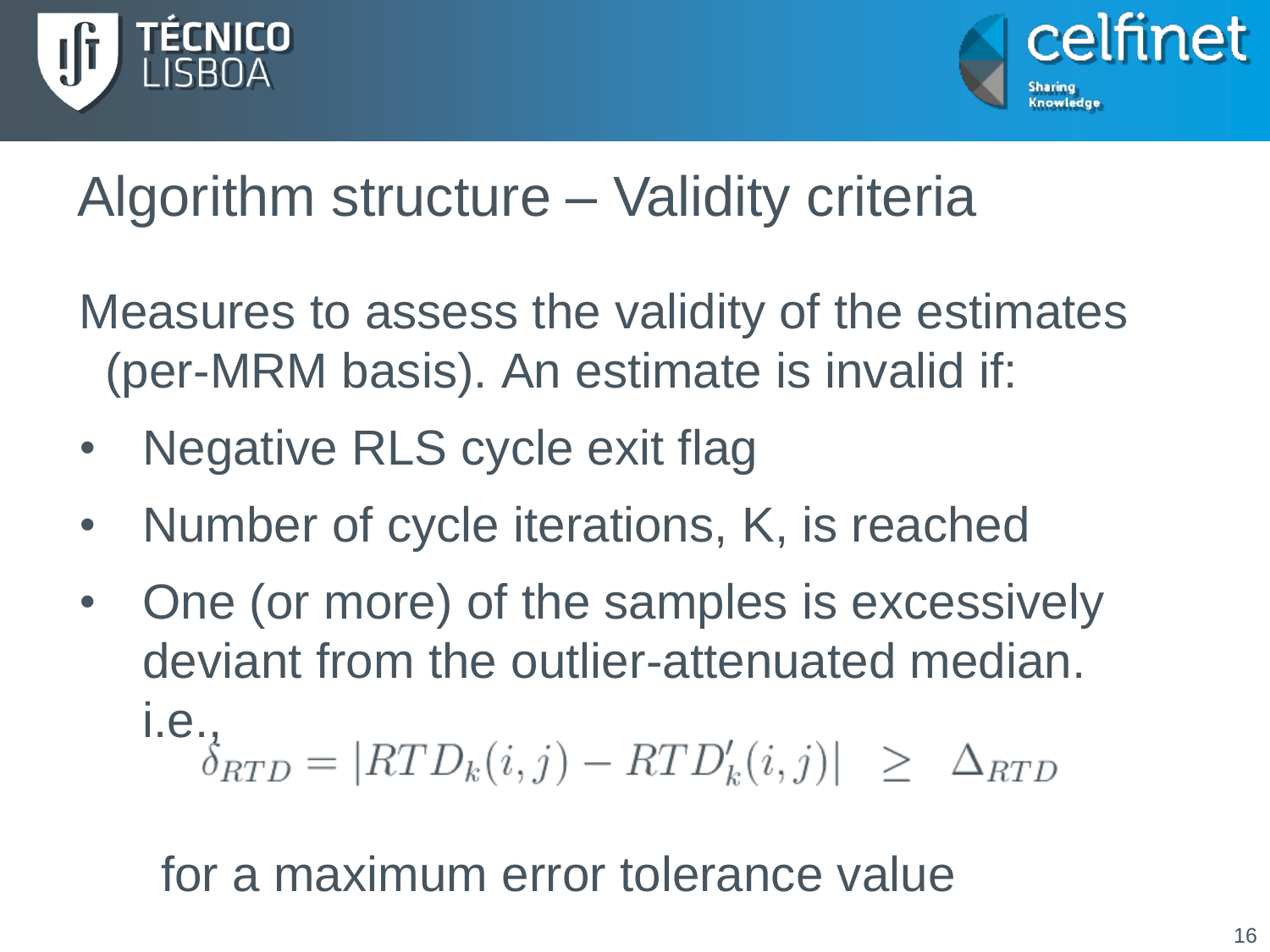



#### Algorithm structure – Output

- **Text logs**
- Raw MRM data
- CSV table
- Google Earth KML files
	- Active Set size
	- Ec/N0

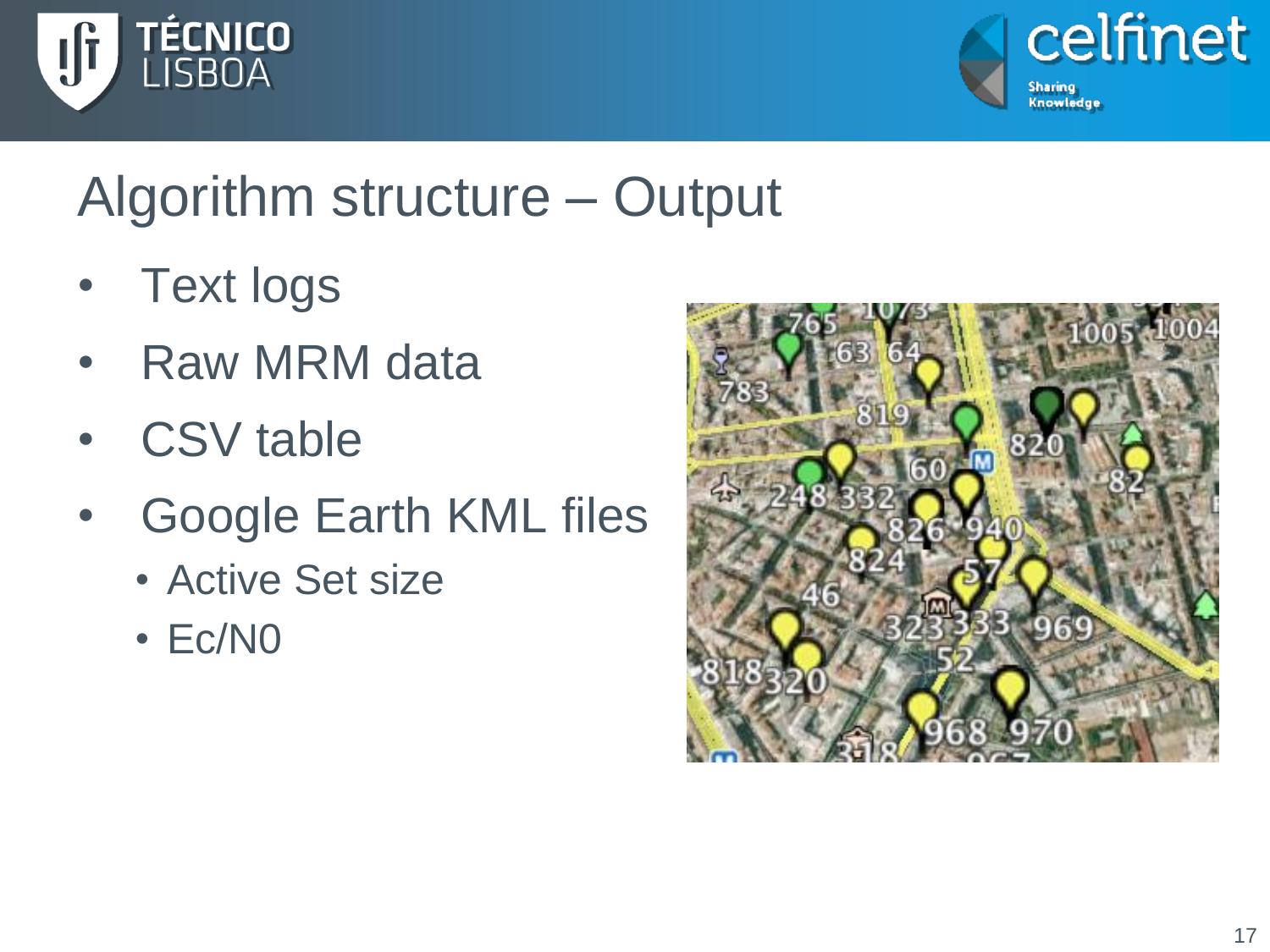



#### Assessment method

- MRMs were from a drive-test
- Corresponding GPS measurements used to test accuracy of estimates
- Some intermediate calculations are necessary
	- Clock drift offset correction
	- Weighted linear interpolation
	- Distance calculation (Haversine formulae)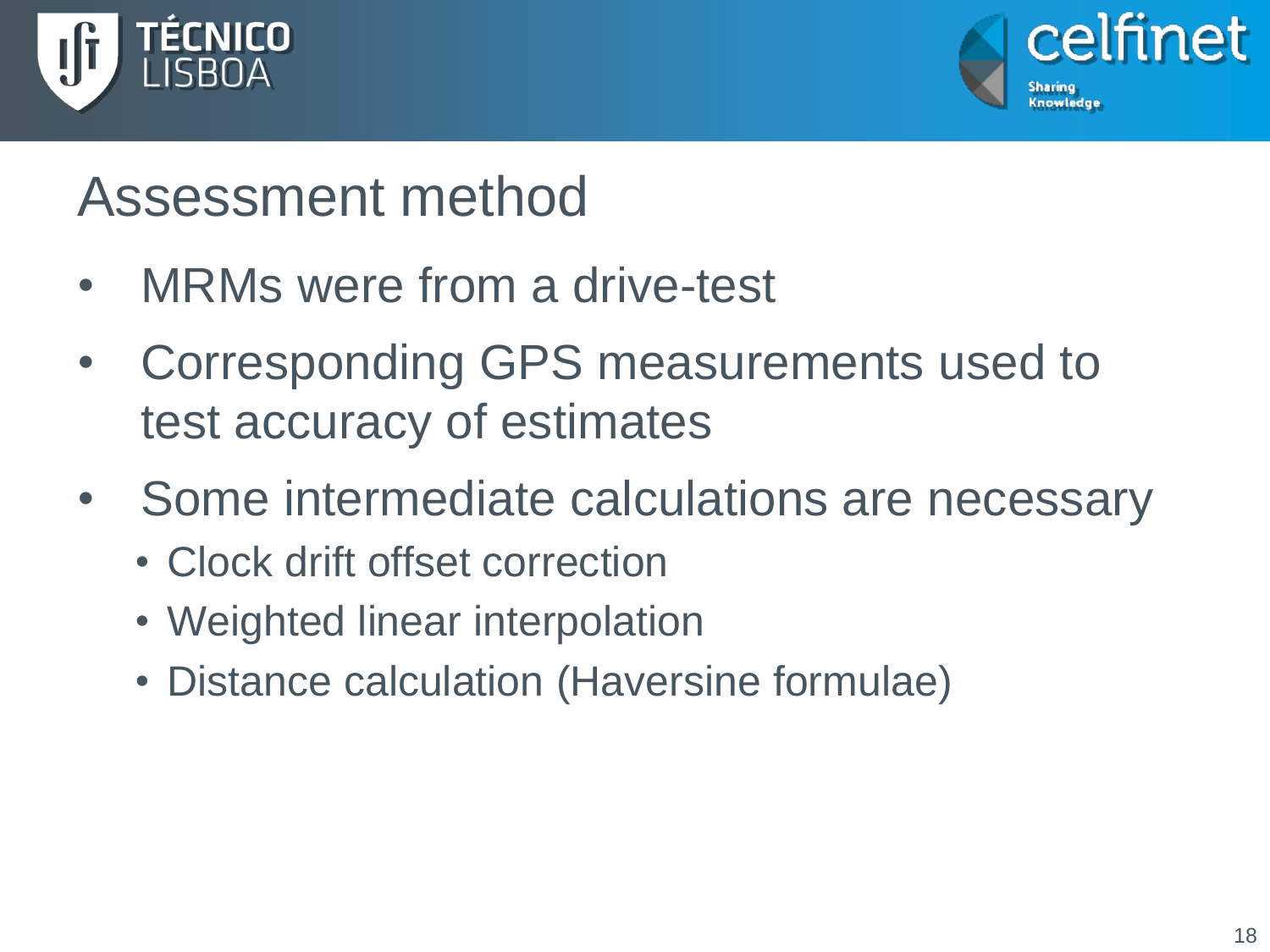



## Results (1)

#### Analyzability and validity percentages:

| <b>Total MRMs</b>               | 1123       |
|---------------------------------|------------|
| $MRMs$ w/ $\leq$ 2 measurements | 630        |
| MRMs $w \geq 3$ measurements    | 493        |
| <b>Analyzable MRMs [%]</b>      | 43.9       |
| <b>Valid estimates</b>          | <b>159</b> |
|                                 |            |
| <b>Invalid estimates</b>        | 334        |
| Valid MRMs [%]                  | 32.252     |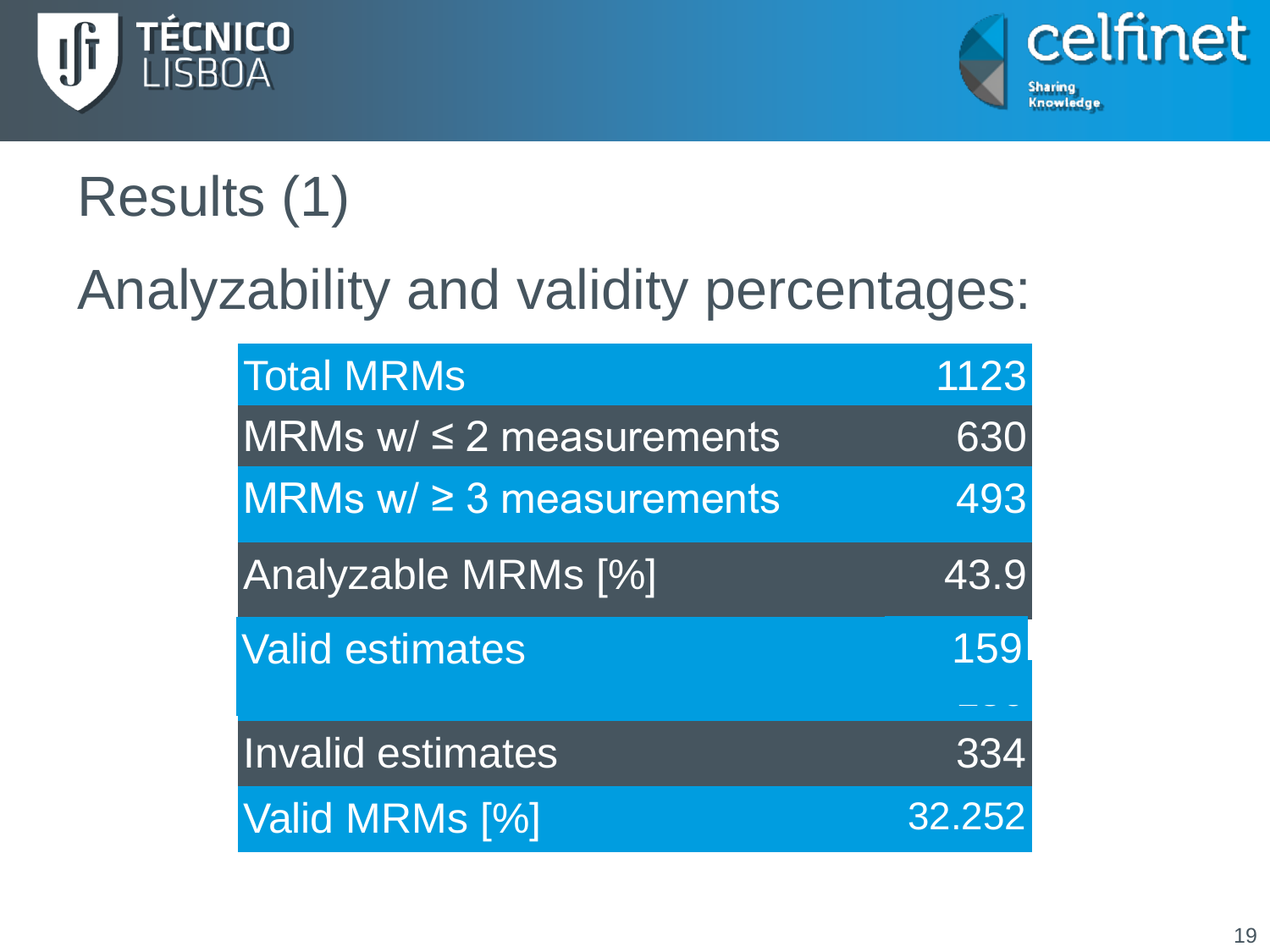



### Results (2)

#### CDF of the positioning error:

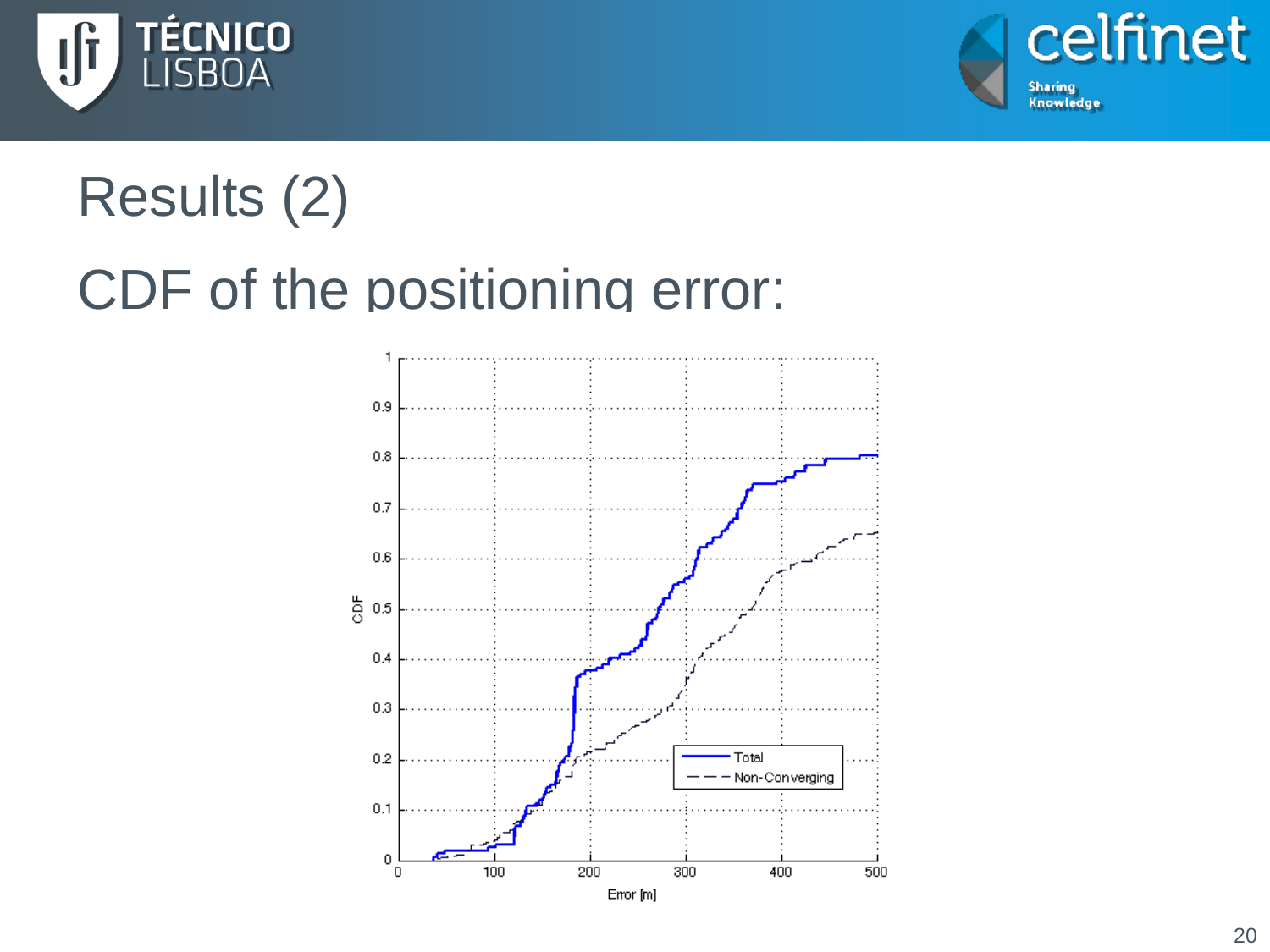



### Results (3)

Median of the positioning error: 272.62 meters

Factors:

- Radio environment, terrain
- OTDOA-based algorithm
- Trilateration method (<3-cell MRMs are useless)
- Proximity PSC scanning not completely infallible
- No elevation data
- Approximations
- Assessment method
- OTD/RTD low resolution
- Burst error bias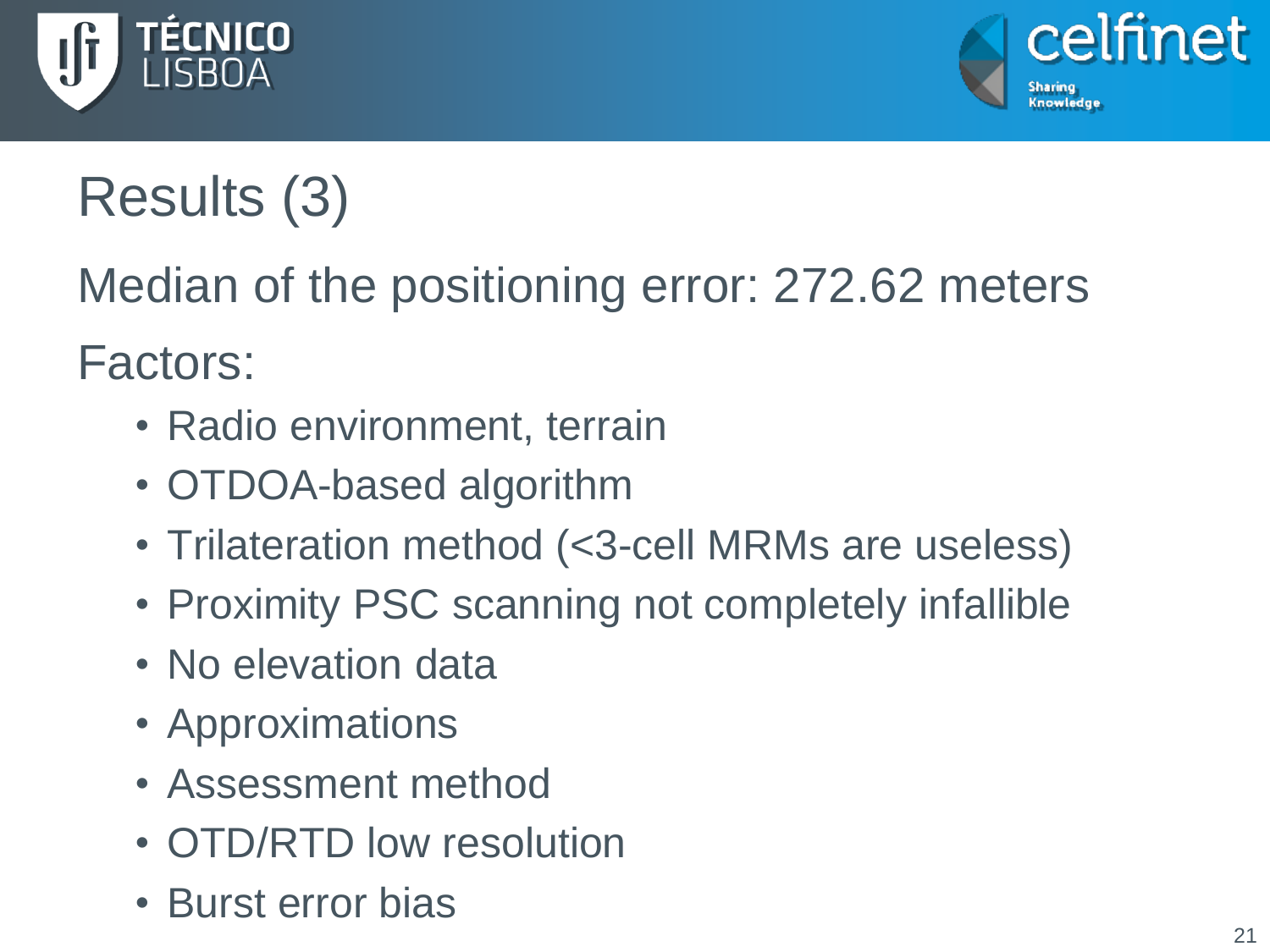



#### Conclusion and future work

- Promising starting point towards a fully-usable post-deployment low-cost geolocation solution
- Key additions should be considered, such as:
	- 3D calculation
	- Model-based Kalman filtering
	- Real-time analysis capability
	- Multi-trace analysis capability
	- LTE-compliancy (depending on the MRM parameters available)